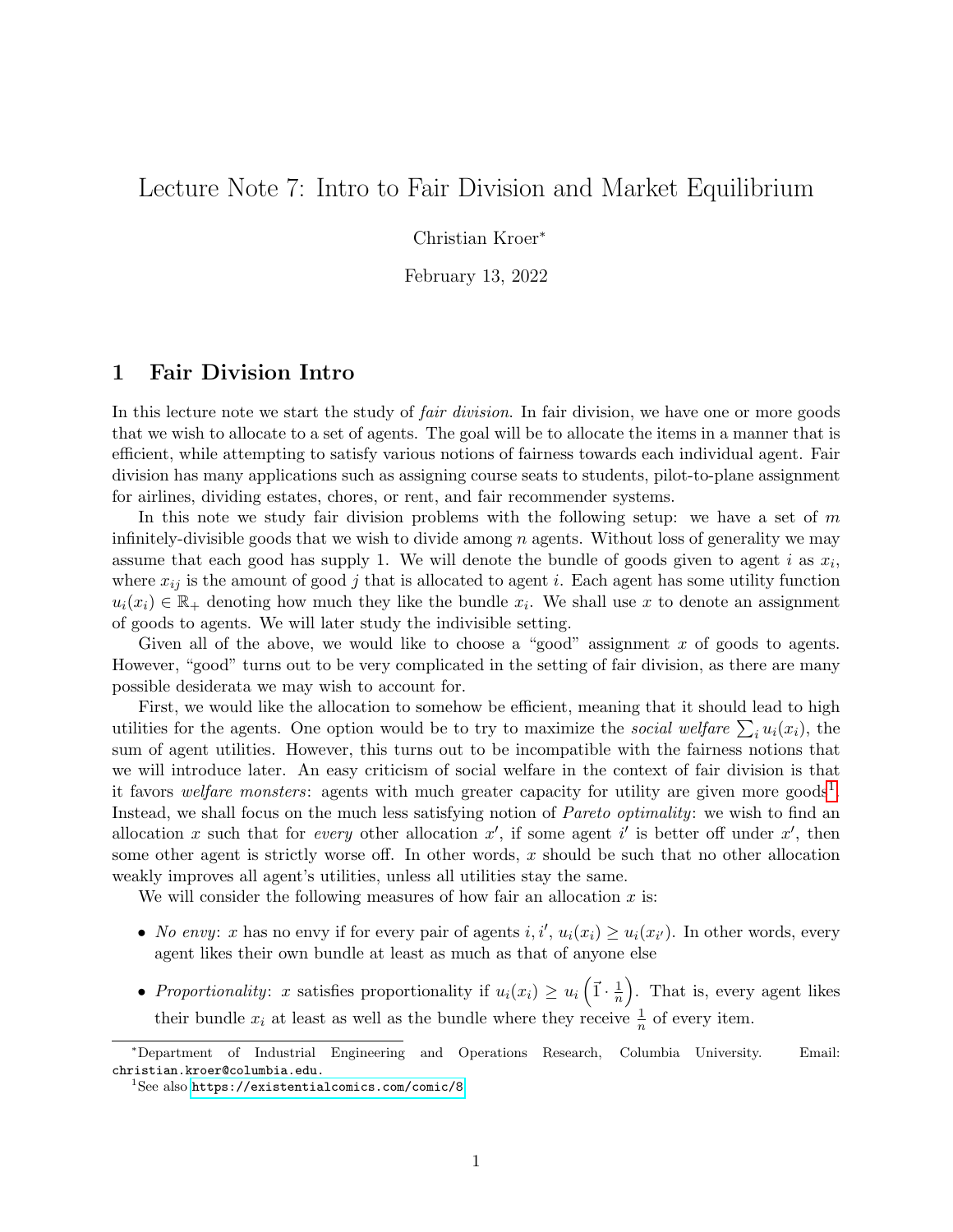We begin our study of fair division mechanisms with a classic: *competitive equilibrium from* equal incomes (CEEI). In CEEI, we construct a mechanism for fair division by giving each agent a unit budget of fake currency (or  $funny money$ ), computing what is called a competitive equilibrium (also known as Walrasian equilibrium or market equilibrium; we will use the latter terminology) under this new market, and using the corresponding allocation as our fair division. The fake currency is then thrown away, since it had no purpose except to define a market.

To understand this mechanism, we first introduce market equilibrium. In a market equilibrium, we wish to find a set of prices  $p \in \mathbb{R}^m_+$  for each of the m goods, as well as an allocation x of goods to agents such that everybody is assigned an optimal allocation given the prices and their budget. Formally, the *demand set* of an agent i with budget  $B_i$  is

$$
D(p) = \operatorname{argmax}_{x_i \ge 0} u_i(x_i) \text{ s.t. } \langle p, x_i \rangle \le B_i
$$

A market equilibrium is an allocation-price pair  $(x, p)$  s.t.  $x_i \in D(p)$  for all agents i, and  $\sum_i x_{ij} = 1$ .

CEEI is a perfect solution to our desiderata that we asked for. It is Pareto optimal (every market equilibrium is Pareto optimal by the *first welfare theorem*). It has no envy: since each agent has the same budget  $B_i = 1$  in CEEI and every agent is buying something in their demand set, no envy must be satisfied, since they can afford the bundle of any other agent. Finally, proportionality is satisfied, since each agent can afford the bundle where they get  $\frac{1}{n}$  of each good (convince yourself why).

Market-equilibrium-based allocation for divisible items has applications in large-scale Internet markets. First, it can be applied in *fair recommender systems*. As an example, consider a job recommendations site. It's a two-sided market. On one side are the users, whom view job ads. On the other side are the companies creating job ads. Naively, a system might try to simply maximize the number of job ads that users click on, or apply to. This can lead to extremely imbalanced allocations, where a few job ads get a huge number of views and applicants, which is bad both for users and the companies. Instead, the system may wish to fairly distribute user views across the many different job ads. In that case, CEEI can be used. In this setting the agents are the job ads, and the items are slots in the ranked list of job ads shown to the user. Secondly, there are strong connections between market equilibrium and the allocation of ads in large-scale Internet ad markets. This connection will be explored in detail in a later note.

Motivated by the application to fair division, we will now cover market equilibrium, both when they exist and how to find one when they do.

### 2 Fisher Market

We first study market equilibrium in the Fisher market setting. We have a set of m infinitelydivisible goods that we wish to divide among  $n$  buyers. Without loss of generality we may assume that each good has supply 1. We will denote the bundle of goods given to buyer i as  $x_i$ , where  $x_{ij}$  is the amount of good j that is allocated to buyer i. Each buyer has some utility function  $u_i(x_i) \in \mathbb{R}_+$ denoting how much they like the bundle  $x_i$ . We shall use x to denote an assignment of goods to buyers. Each buyer is endowed with a budget  $B_i$  of currency.

#### 2.1 Linear Utilities

We start by studying the simplest setting, where the utility of each buyer is linear. This means that every buyer *i* has some valuation vector  $v_i \in \mathbb{R}^m$ , and  $u_i(x_i) = \langle v_i, x_i \rangle$ .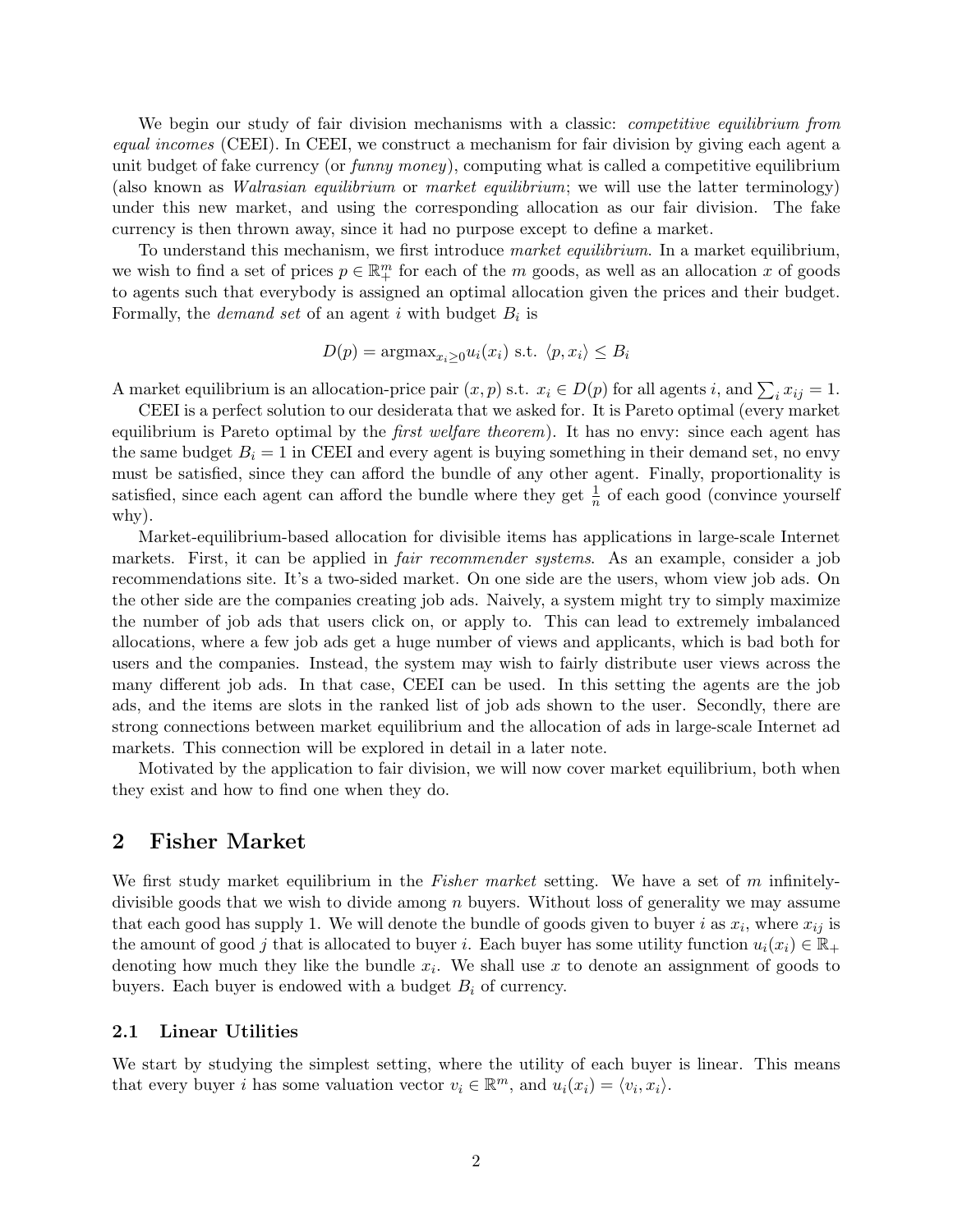Amazingly, there is a nice convex program for computing a market equilibrium. Before giving the convex program, let's consider some properties that we would like. First, if we are going to find a feasible allocation, we would obviously like the supply constraints to be respected, i.e.

$$
\sum_i x_{ij} \le 1, \forall j.
$$

Secondly, since a buyer's demand does not change even if we rescale their valuation by a constant, we would like the optimal solution to our convex program to also remain unchanged. Similarly, splitting the budget of a buyer into two separate buyers with the same valuation function should leave the allocation unchanged. These conditions are satisfied by the budget-weighted geometric mean of the utilities:

$$
\left(\prod_i u_i(x_i)^{B_i}\right)^{1/\sum_i B_i}
$$

<span id="page-2-0"></span>Since taking roots does not affect optimality, and taking the log of the whole expression, this is equivalent to optimizing

$$
\max_{x \ge 0} \sum_{i} B_i \log \langle v_i, x_i \rangle
$$
 Dual variables  
s.t. 
$$
\sum_{i}^{i} x_{ij} \le 1, \quad \forall j = 1, ..., m, \quad \boxed{p_j}
$$
 (EG)

.

On the right are the dual variables associated to each constraint. It is easy to see that this is a convex program. First, the feasible set is defined by linear inequalities. Second, we are taking a max of a sum of concave functions composed with linear maps. Since taking a sum and composing with a linear map both preserve concavity we get that the objective is concave.

The solution to the primal problem x along with the vector of dual variables  $p$  yields a market equilibrium. Here we assume that for every item j there exists i such that  $v_{ij} > 0$ , and every buyer values at least one good above 0.

#### **Theorem 1.** The pair of allocations x and dual variables p from EG forms a market equilibrium.

Proof. To see this, we need to look at the KKT conditions of the primal and dual variables. Writing the Lagrangian relaxation gives

$$
\min_{p\geq 0} \max_{x\geq 0} \sum_{i} B_i \langle v_i, x_i \rangle + \sum_j p_j \left( 1 - \sum_i x_{ij} \right)
$$
\n
$$
= \min_{p\geq 0} \max_{x\geq 0} \sum_i \left[ B_i \langle v_i, x_i \rangle - \langle p, x_i \rangle \right] + \sum_j p_j \tag{1}
$$

Looking at optimality conditions we get

1.  $p_j > 0 \Rightarrow \sum_i x_{ij} = 1$ 2.  $\frac{B_i}{\langle v_i, x_i \rangle} \leq \frac{p_j}{v_{ij}}$  $\overline{v_{ij}}$ 3.  $x_{ij} > 0 \Rightarrow \frac{B_i}{\langle v_i, x_i \rangle} = \frac{p_j}{v_{ij}}$  $\overline{v_{ij}}$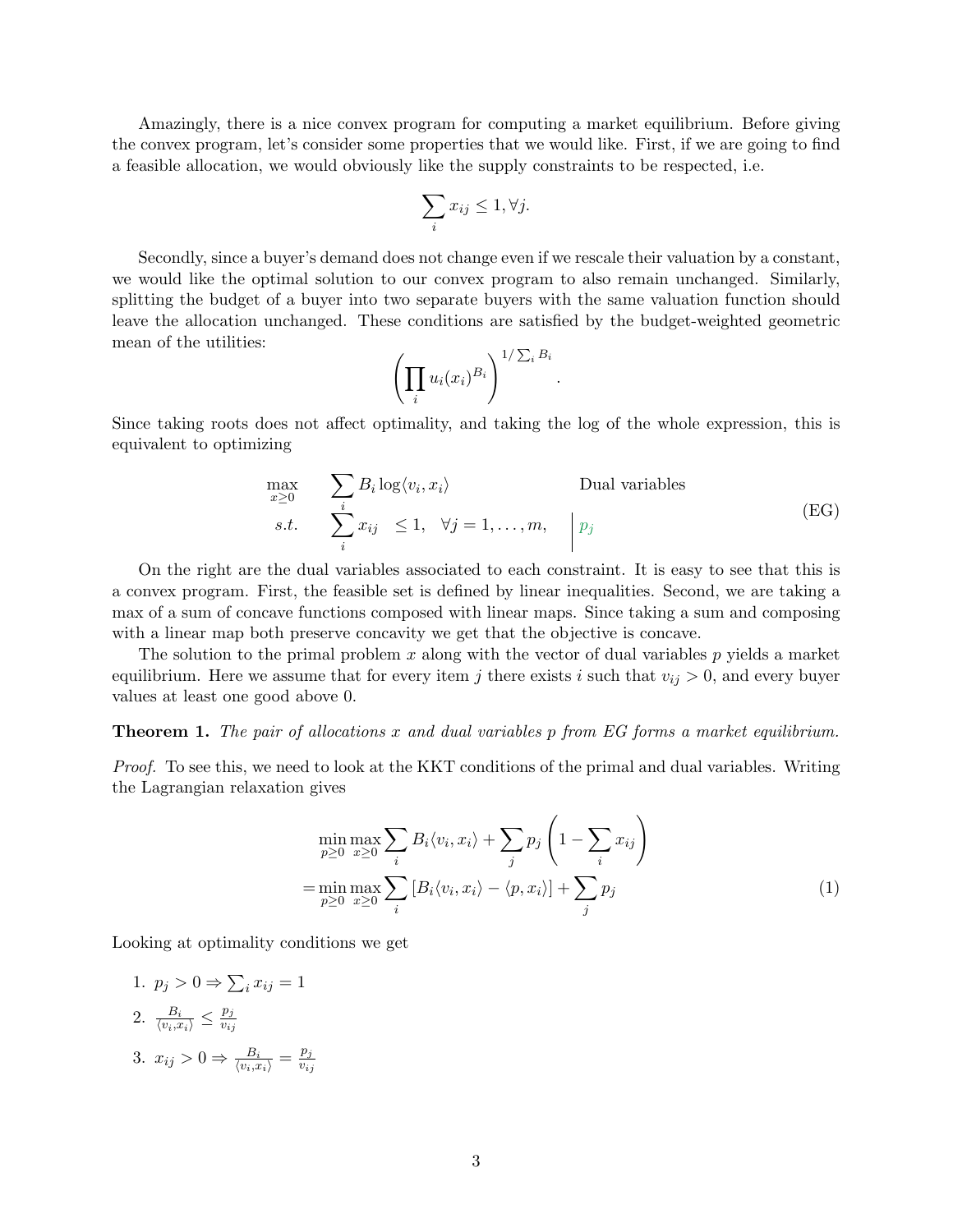The first condition shows that every item is fully allocated, since for every j there is some buyer i with non-zero value and by the second condition  $p_j \geq \frac{v_{ij}B_i}{\langle v_i,x_i \rangle} > 0$ .

The second condition for market equilibrium is that every buyer is assigned a bundle from their demand set. We will use  $\beta_i = \frac{B_i}{\langle v_i, x_i \rangle} = \frac{B_i}{u_i(x)}$  $\frac{B_i}{u_i(x_i)}$  to denote the *utility price* that buyer *i* pays. First off, by the second condition we have that the utility price that buyer  $i$  gets satisfies

$$
\beta_i \le \frac{p_j}{v_{ij}}.
$$

By the third condition, we have that if  $x_{ij} > 0$  then for all other items j' we have

$$
\frac{p_j}{v_{ij}} = \beta_i \le \frac{p_{j'}}{v_{ij'}}.
$$

Thus, any item  $j$  that buyer  $i$  is assigned has at least as good utility price as any other item  $j'$ . In other words, they only buy items that have the best bang-per-buck among all the items. Thus we get that they only purchase optimal items, it remains to show that they spent their whole budget. Multiplying the third condition by  $x_{ij}$  and rearranging gives

$$
x_{ij}v_{ij}\frac{B_i}{\langle v_i, x_i \rangle} = p_j x_{ij},
$$

for any j such that  $x_{ij} > 0$ . Summing across all such j yields

$$
\sum_{j} p_j x_{ij} = \sum_{j} x_{ij} v_{ij} \frac{B_i}{\langle v_i, x_i \rangle} = \langle v_i, x_i \rangle \frac{B_i}{\langle v_i, x_i \rangle} = B_i.
$$

EG gives us an immediate proof of existence for the linear Fisher market setting: the feasible set is clearly non-empty, and the max is guaranteed to be achieved.

In a previous lecture note we referenced Pareto optimality as a property of market equilibrium. It is now trivial to see that Pareto optimality holds in Fisher-market equilibrium: since it is a solution to EG, it must be. Otherwise we construct a solution with strictly better objective!

From the EG formulation we can also see that the equilibrium utilities and prices are in fact unique. First note that any market equilibrium allocation would satisfy the optimality conditions of EG, and thus be an optimal solution. But if there were more than one set of utility vectors that were equilibria, then by the strong concavity of the log we would get that there is a strictly better solution, which is a contradiction. That equilibrium prices are unique now follows from the third optimality condition, since all terms except the utilities are constants.

### 3 More General Utilities

It turns out that EG can be applied to a broader class of utilities. This class is the set of utilities that are concave, homogeneous, and continuous.

In that case we get an optimization problem of the form

$$
\max_{x \ge 0} \sum_{i} B_i \log u_i(x_i) \qquad \text{Dual variables}
$$
\n
$$
s.t. \sum_{i} x_{ij} \le 1, \quad \forall j = 1, ..., m, \quad \bigg| p_j \qquad (EG)
$$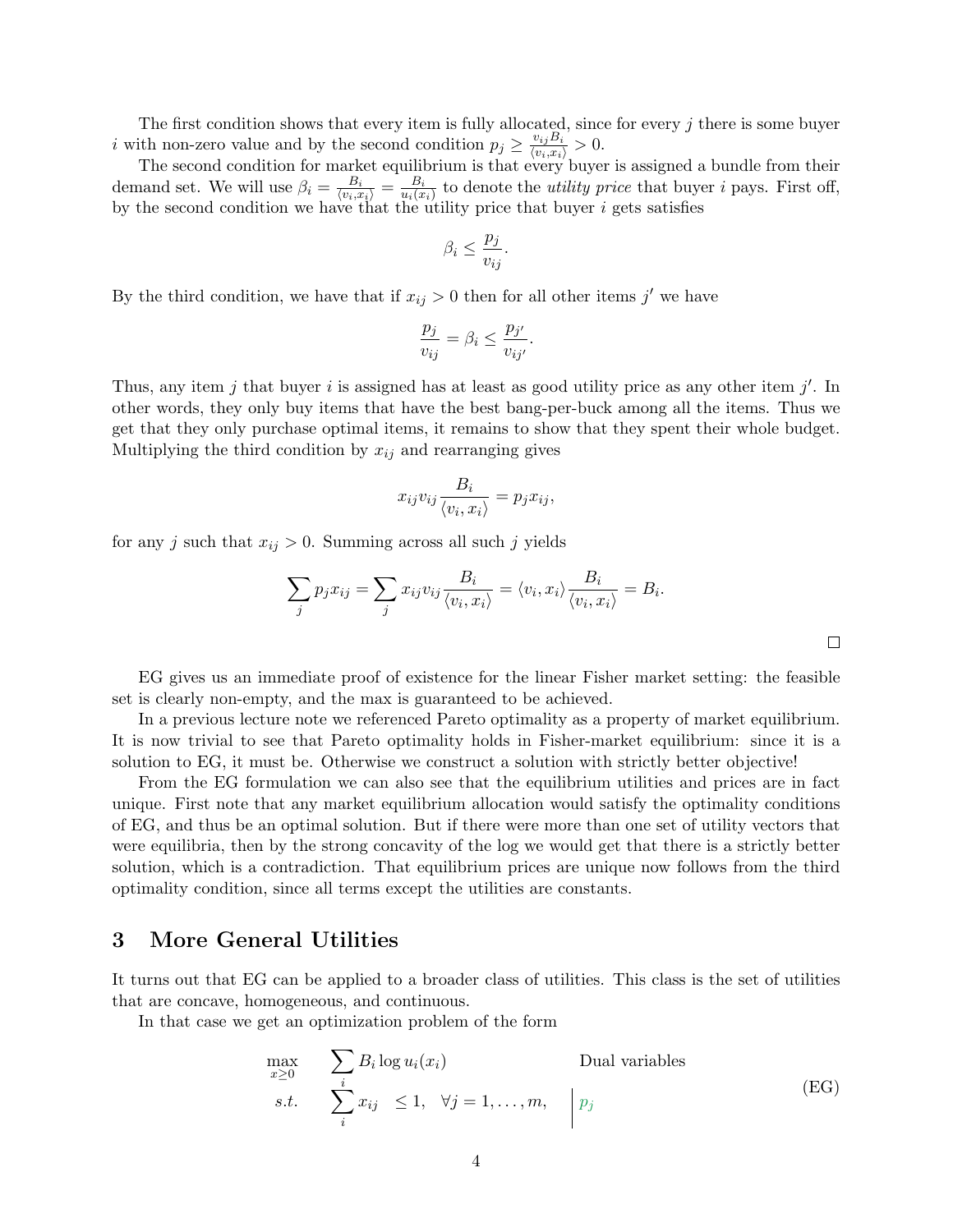This is still a convex optimization problem, since composing a concave and nondecreasing function (the log) with a concave function  $(u_i)$  yields a concave function.

Beyond linear utilities, the most famous classes of utilities that fall under this category is:

- 1. Cobb-Douglas utilities:  $u_i(x_i) = \prod_j (x_{ij})^{a_{ij}}$ , where  $\sum_j a_{ij} = 1$
- 2. Leontief utilities:  $u_i(x_i) = \min_j \frac{x_{ij}}{dx_i}$ aij
- 3. The family of constant elasticity of substitution (CES) utilities:  $u_i(x_i) = (\sum_j a_{ij} x_{ij}^\rho)^{1/\rho}$ , where  $a_{ij}$  are the utility parameters of a buyer, and  $\rho$  parameterizes the family, with  $-\infty$  <  $\rho \leq 1$  and  $\rho \neq 0$

CES utilities turn out to generalize all the other utilities we have seen so far: Leontief utilities are obtained as  $\rho$  approaches  $-\infty$ , Cobb-Douglas utilities as  $\rho$  approaches 0, and linear utilities when  $\rho = 1$ . More generally,  $\rho < 0$  means that items are complements, whereas  $\rho > 0$  means that items are substitutes.

If  $u_i$  is continuously differentiable then the proof that EG computes a market equilibrium in this more general setting essentially follows that of the linear case. The only non-trivial change is that when we derive optimality conditions by taking the derivative of the Lagrangian with respect to  $x_i$  we get

1. 
$$
\frac{B_i}{u_i(x_i)} \le \frac{p_j}{\partial u_i(x_i)/\partial x_{ij}}
$$
  
2. 
$$
x_{ij} > 0 \Rightarrow \frac{B_i}{u_i(x_i)} = \frac{p_j}{\partial u_i(x_i)/\partial x_{ij}}
$$

In order to prove that buyers spend their budget exactly in this setting we can apply Euler's homogeneous function theorem  $u_i(x_i) = \sum_j x_{ij} \frac{\partial \tilde{u}_i(x_i)}{\partial x_{ij}}$  $\frac{u_i(x_i)}{\partial x_{ij}}$  to get

$$
\sum_{j} x_{ij} p_j = \sum_{j} x_{ij} \frac{\partial u_i(x_i)}{\partial x_{ij}} \frac{B_i}{u_i(x_i)} = B_i.
$$

## 4 Computing Market Equilibrium

So now we know how to write a market equilibrium problem as a convex program. How should we solve it? One option is to build the EG convex program explicitly using mathematical programming software. However, most contemporary software is not very good at handling this kind of objective function (formally this falls under exponential cone programming, which is still relatively new). As of 2019, my experience with open-source solvers was that they fail at 150 items and 150 buyers, with randomly-generated valuations. The Mosek solver [\[14\]](#page-6-0) is currently the only industry-grade solver that supports exponential cone programming (support for exponential cones was only just added in 2018). It fares much better, and scales to a few thousand buyers and items. For problems of moderate-to-large size, this is the most effective approach. However, for very large instances, the iterations of the interior-point solver used in Mosek become too slow.

Instead, for extremely large problems we may invoke some of our earlier results on saddle-point problems. In particular, the formulation [\(1\)](#page-2-0) is amenable to online mirror descent and the folktheorem based approach for solving saddle-point problems. In that framework, we can interpret the repeated game as being played between a pricer trying to minimize over prices  $p$ , and the set of buyers choosing allocations x.

As an exercise, convince yourself that the OMD/folk theorem approach works. Pay particular attention to the assumptions needed for online mirror descent.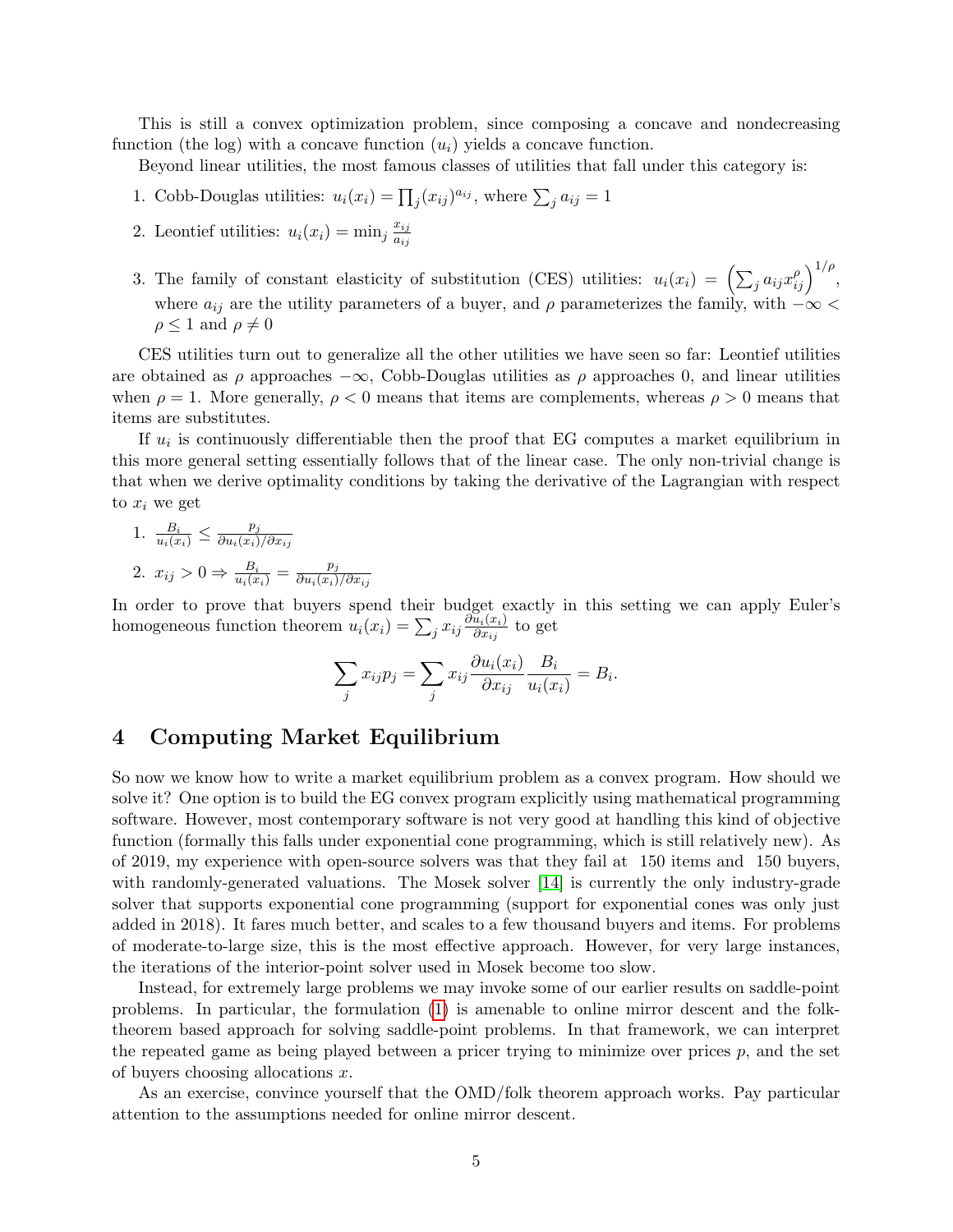### 5 Historical Notes

The original Eisenberg-Gale convex program was given for linear utilities in [\[10\]](#page-6-1). [\[9\]](#page-6-2) later extended it to utilities that are concave, continuous, and homogeneous.

Fairly assigning course seats to students via market equilibrium was studied by Budish [\[4\]](#page-5-0). Goldman and Procaccia [\[11\]](#page-6-3) introduce an online service <spliddit.org> which has a user-friendly interface for fairly dividing many things such as estates, rent, fares, and others. The motivating example of fair recommender systems, where we fairly divide impressions among content creators via CEEI was suggested in [\[13\]](#page-6-4) and [\[12\]](#page-6-5). Similar models, but where money has real value, were considered for ad auctions with budget constraints by several authors [\[3,](#page-5-1) [7,](#page-5-2) [8\]](#page-5-3)

There is a rich literature on various iterative approaches to computing market equilibrium in Fisher markets. One can apply first-order methods or regret-minimization approaches to the saddle-point formulation [\(1\)](#page-2-0) directly, which was done in Kroer et al. [\[13\]](#page-6-4) and ? ]. There is a large literature on interpreting first-order methods through the lens of dynamics between a pricer who increases and decreases prices as goods become oversubscribed and undersubscribed, and buyers report their preferred bundles, or make gradient-steps in the direction of their preference [\[6,](#page-5-4) [2,](#page-5-5) [5\]](#page-5-6). There is also a literature deriving auction-like algorithms, which can similarly sometimes be viewed as instantiations of gradient descent and related algorithms [\[1,](#page-5-7) [15\]](#page-6-6).

A fairly comprehensive recent overview of fair division can be found at [https://users.cs.](https://users.cs.duke.edu/~rupert/fair-division-aaai20/Tutorial-Slides.pdf) [duke.edu/~rupert/fair-division-aaai20/Tutorial-Slides.pdf](https://users.cs.duke.edu/~rupert/fair-division-aaai20/Tutorial-Slides.pdf).

# References

- <span id="page-5-7"></span>[1] Xiaohui Bei, Jugal Garg, and Martin Hoefer. Ascending-price algorithms for unknown markets. ACM Transactions on Algorithms (TALG), 15(3):1–33, 2019.
- <span id="page-5-5"></span>[2] Benjamin Birnbaum, Nikhil R Devanur, and Lin Xiao. Distributed algorithms via gradient descent for fisher markets. In *Proceedings of the 12th ACM conference on Electronic commerce*. pages 127–136. ACM, 2011.
- <span id="page-5-1"></span>[3] Christian Borgs, Jennifer Chayes, Nicole Immorlica, Kamal Jain, Omid Etesami, and Mohammad Mahdian. Dynamics of bid optimization in online advertisement auctions. In Proceedings of the 16th international conference on World Wide Web, pages 531–540, 2007.
- <span id="page-5-0"></span>[4] Eric Budish. The combinatorial assignment problem: Approximate competitive equilibrium from equal incomes. Journal of Political Economy, 119(6):1061–1103, 2011.
- <span id="page-5-6"></span>[5] Yun Kuen Cheung, Richard Cole, and Nikhil R Devanur. Tatonnement beyond gross substitutes? gradient descent to the rescue. Games and Economic Behavior, 2019.
- <span id="page-5-4"></span>[6] Richard Cole and Lisa Fleischer. Fast-converging tatonnement algorithms for one-time and ongoing market problems. In Proceedings of the fortieth annual ACM symposium on Theory of computing, pages 315–324, 2008.
- <span id="page-5-2"></span>[7] Vincent Conitzer, Christian Kroer, Eric Sodomka, and Nicolás E Stier-Moses. Multiplicative pacing equilibria in auction markets. In International Conference on Web and Internet Economics, 2018.
- <span id="page-5-3"></span>[8] Vincent Conitzer, Christian Kroer, Debmalya Panigrahi, Okke Schrijvers, Eric Sodomka, Nicolas E Stier-Moses, and Chris Wilkens. Pacing equilibrium in first-price auction markets. In Proceedings of the 2019 ACM Conference on Economics and Computation. ACM, 2019.